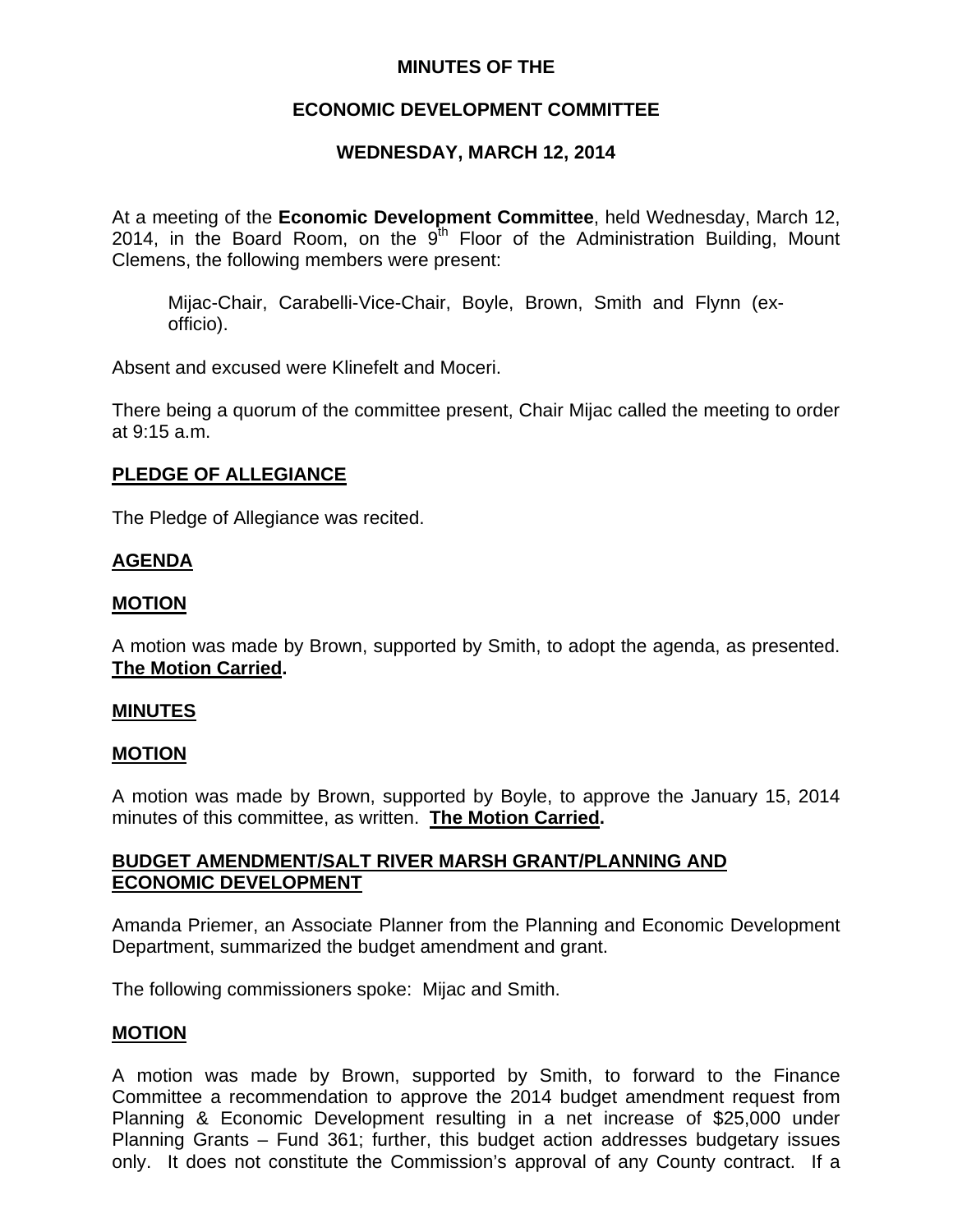contract requires Commission approval under the County's Contracting Policy or the County's Procurement Ordinance, such approval must be sought separately. **The Motion Carried.** 

# **BUDGET AMENDMENT/GRANT FUND 361/PLANNING AND ECONOMIC DEVELOPMENT**

Jeff Schroeder, Program Director, gave an overview.

# **MOTION**

A motion was made by Brown, supported by Carabelli, to forward to the Finance Committee a recommendation to approve the 2014 budget amendment request from Planning & Economic Development resulting in a net increase of \$140,000 under Planning Grants – Fund 361; further, this budget action addresses budgetary issues only. It does not constitute the Commission's approval of any County contract. If a contract requires Commission approval under the County's Contracting Policy or the County's Procurement Ordinance, such approval must be sought separately. **The Motion Carried.** 

# **BUDGET AMENDMENT/BROWNFIELD REVOLVING GRANT/PLANNING AND ECONOMIC DEVELOPMENT**

# **MOTION**

A motion was made by Brown, supported by Carabelli, to forward to the Finance Committee a recommendation to approve the 2014 budget amendment request from Planning & Economic Development resulting in a net increase of \$1,000,000 under Planning Grants – Fund 361; further, this budget action addresses budgetary issues only. It does not constitute the Commission's approval of any County contract. If a contract requires Commission approval under the County's Contracting Policy or the County's Procurement Ordinance, such approval must be sought separately.

The following commissioners asked questions of Mr. Schroeder: Brown, Smith, Boyle and Flynn.

Chair Mijac called for a vote on the motion and **The Motion Carried.** 

# **BUDGET AMENDMENT/MACOMB LITERACY PARTNERS/FINANCE**

Ken Lampar, Director, spoke about the services that they provide and how this additional funding will enhance those services. He acknowledged Terri Giampetroni, a Board member from St. Clair County, who was also present.

The following commissioners spoke: Smith and Carabelli.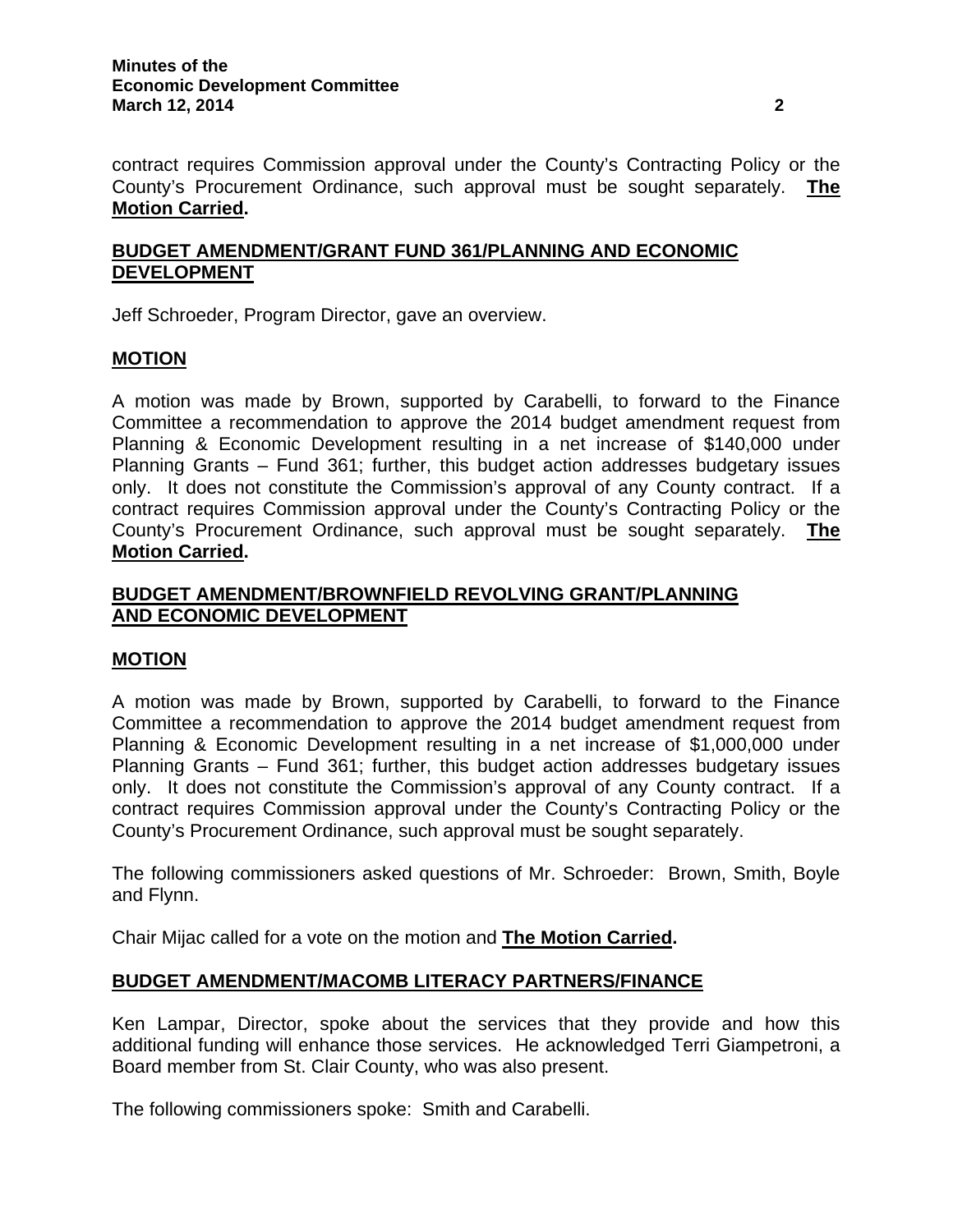## **MOTION**

A motion was made by Carabelli, supported by Brown, to forward to the Finance Committee a recommendation to deny a budget amendment in the amount of \$17,200 for an increase in the appropriation to Macomb Literacy Partners in the General Fund through an increase in the use of fund balance; further, this budget action addresses budgetary issues only. It does not constitute the Commission's approval of any County contract. If a contract requires Commission approval under the County's Contracting Policy or the County's Procurement Ordinance, such approval must be sought separately.

The following commissioners spoke: Flynn and Boyle.

Chair Mijac called for a vote on the motion and **The Motion Carried with Mijac voting "No."** 

#### **CONTRACT WITH MACOMB LITERACY PARTNERS/PLANNING AND ECONOMIC DEVELOPMENT**

#### **MOTION**

A motion was made by Brown, supported by Carabelli, to forward to the Finance Committee a recommendation to reject the contract with Macomb Literacy Partners through 2016 in the amount of \$50,000 annually. **The Motion Carried with Mijac voting "No."** 

(Note: this motion was reconsidered under New Business.)

#### **UPDATE ON WAYNE STATE UNIVERSITY EXTENSION**

Kevin Chandler gave an update on Wayne State University in Macomb County, which included the degrees and certificates offered at their three locations, an update on the current construction of their new facility in Warren and their partnership with Macomb Community College. He also spoke about current initiatives and those being planned for the future.

The following commissioners spoke: Brown, Boyle and Flynn.

#### **MOTION**

A motion was made by Boyle, supported by Carabelli, to receive and file the update provided on Wayne State University Extension. **The Motion Carried.** 

#### **NEW BUSINESS**

Chair Mijac stated that questions have been raised regarding the previous action taken on the contract with the Macomb Literacy Partners. He asked Frank Krycia from